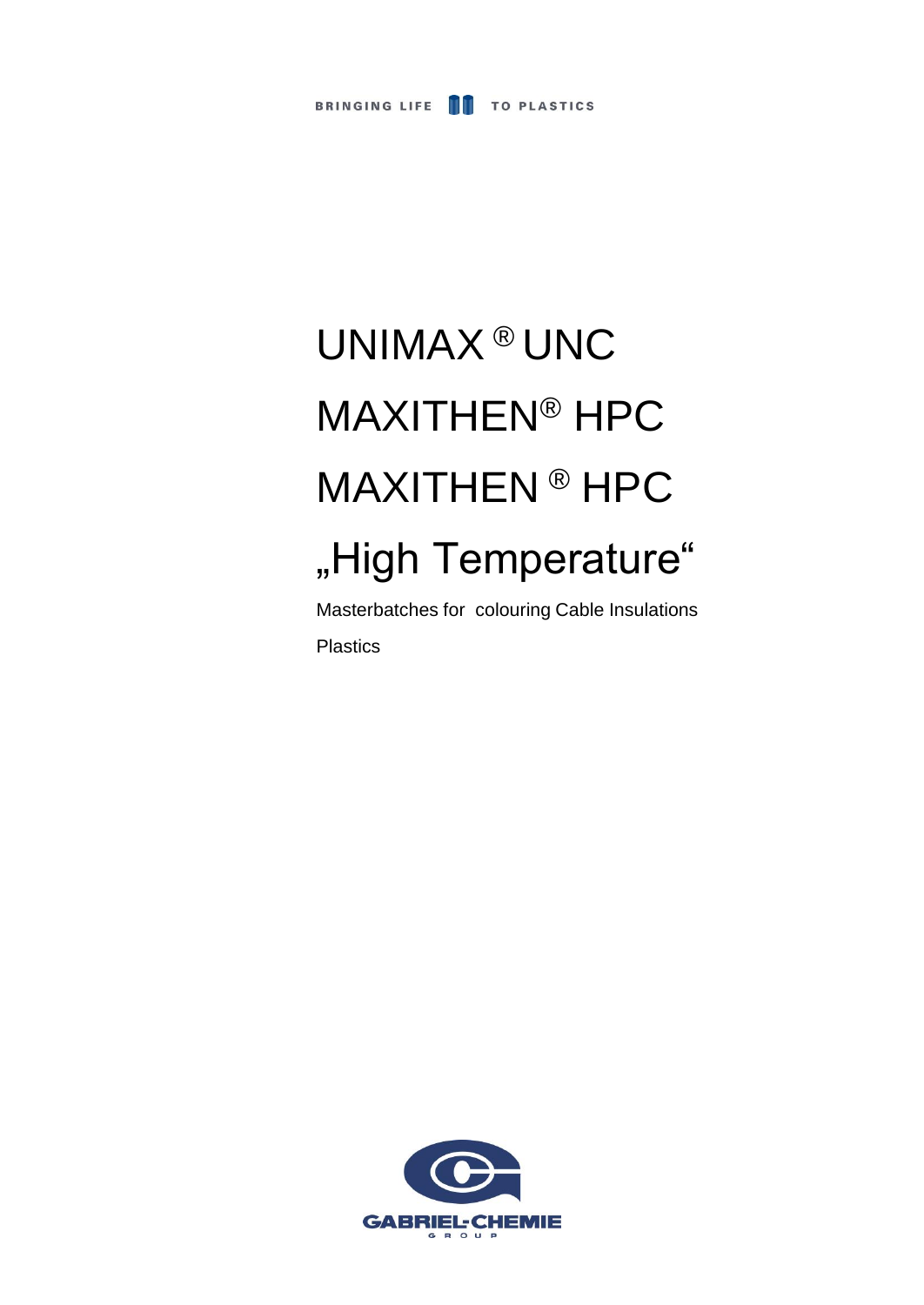### Masterbatches for Colouring Cable Insulation Plastics

These three product series each represent a range of normalised RAL standard colours for cables, as required by the manufacturers of power and data cables. On request other colour shades can be matched by us on an individual basis and to the same high technical standards as our standard series.

Gabriel-Chemie's product ranges for cables are economical to use due to the low dosage rates required for high colour strengths even in very thin layers. Further, they provide substantial resistance to environmental influences, outstandingly good dispersion and no staining or migration. Needless to say, there is no influence on the electrical insulation capability of any insulation material coloured with either MAXITHEN® or UNIMAX®.

UNIMAX® UNC is an universally applicable colour batch suitable for nearly all polymers used for cable insulation – polyolefins, PVCs, polyamides, polyurethanes, and polyesters – this masterbatch series can be seen as a "one for all". The logistical advantages of having one solution include minimised warehouse capacity and a reduced risk that the wrong colours are used when polymers are changed in production. Very good colour strength is achieved with dosages rates of only around 1%. The carrier for UNIMAX<sup>®</sup> UNC masterbatches is a sophisticated polymer system which is highly compatible with most polymers currently used in the cable industry.

UNIMA $X^{\circ}$  UNC is available either using standard pigments or only using pigments which are free from heavy metals.

MAXITHEN® HPC represents our standard range for all polyolefin insulation materials - LDPE, LLDPE, HDPE, LDPE-EVA and PP. In most cases a dosage rate of only 1% is sufficient to achieve the required colour strength in the insulation; cross linking conditions do not influence the colouring properties. MAXITHEN® HPC is based on a LLDPE carrier.

MAXITHEN® HPC is available either using standard pigments or using only pigments which are free from heavy metals.

MAXITHEN® HPC "High Temperature**"** has been designed for colouring cross linkable polyethylene cable insulations which have a high temperature and age resistance and additionally contain high dosages of flame retardant. For example, "T3" formulations have to meet the stringent quality requirements of the automotive sector. The MAXITHEN® HPC "High Temperature" series offers increased stability and resistance during cross linking processing conditions, whether chemical or via radiation, and also protects against critical environmental conditions during the service life of the end product.

MAXITHEN® HPC "High Temperature" is based on a LLDPE carrier. To meet our customers' requirements, MAXITHEN® HPC "High Temperature" only uses pigments which are free from heavy metals.

As a competent and reliable partner for cable manufacturers we are in a position to develop individual solutions along with our customers, combining functional masterbatches such as thermal and light stabilisers, flame retardants or processing aids – either combined with colour or not.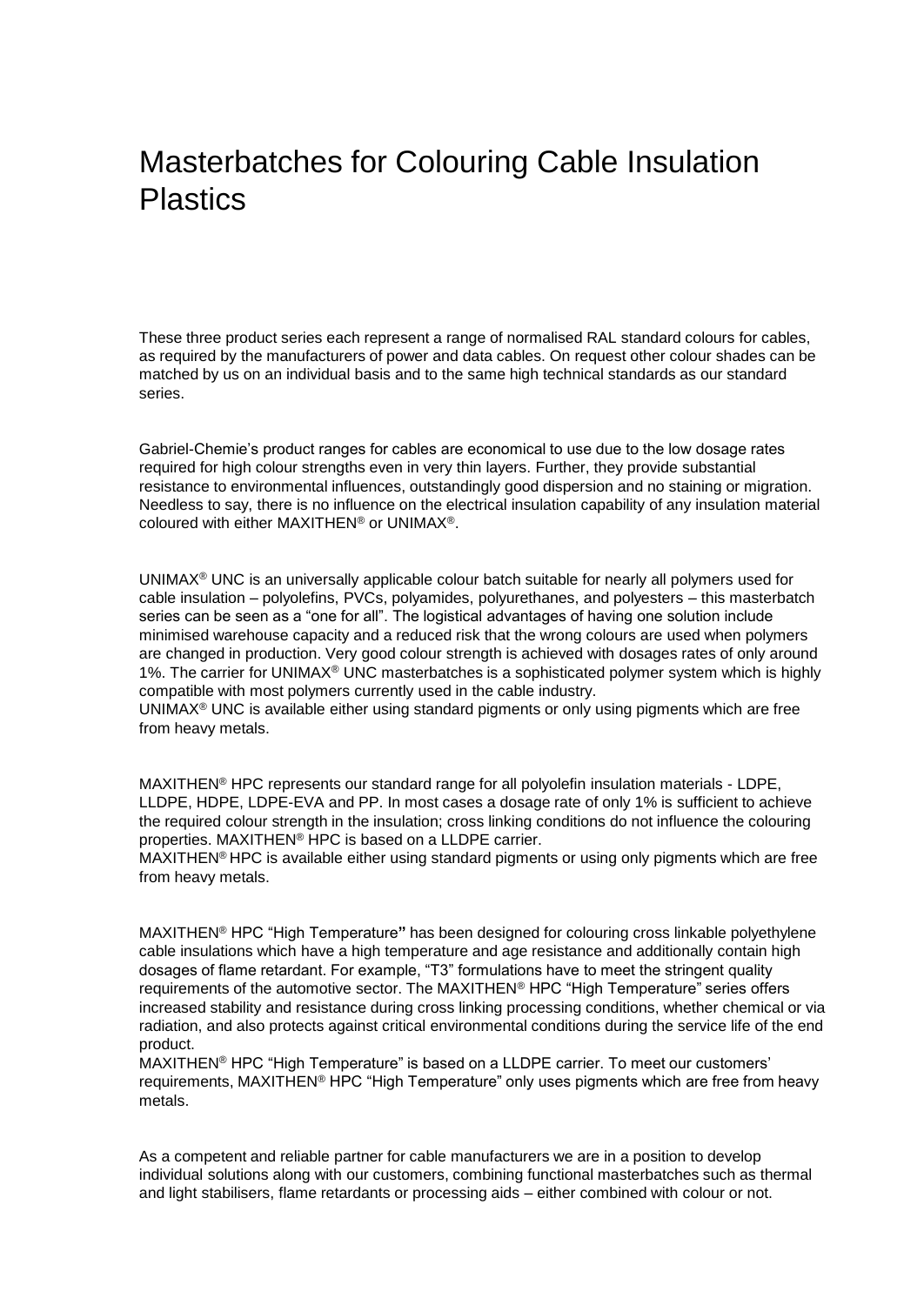## UNIMAX® UNC - SERIES

### For Colouring Thermoplastic Resins in the Cable and Wire Industry

This masterbatch series is a range of universally applicable colour concentrates based on highly loaded organic and inorganic pigments, well dispersed in a thermoplastic carrier system of outstanding compatibility.

UNIMAX® - types offer economic dosing due to their extraordinarily high colour strength, therefore an addition of 1% is more than enough for most applications.

| FORM OF SUPPLY: | Masterbatch in pellet form, packed in UV stabilised 20 / 25kg bags, on<br>pallets covered with a UV stabilised hood (standard packaging). A<br>combined MAXITHEN <sup>®</sup> colour/UV/AO stabiliser masterbatch has been<br>used for colouring and stabilising the packaging, in order to protect<br>both the packaging material as well as its contents.                                                                                                                                                                       |
|-----------------|-----------------------------------------------------------------------------------------------------------------------------------------------------------------------------------------------------------------------------------------------------------------------------------------------------------------------------------------------------------------------------------------------------------------------------------------------------------------------------------------------------------------------------------|
| PROCESSING:     | UNIMAX <sup>®</sup> - types can be processed on all kinds of generally used<br>extruders. The original colour of the respective base polymers or<br>compounds must be taken into account, especially in the case of highly<br>filled PVC - types.<br>It is often impossible to obtain identical colour shades when using<br>UNIMAX <sup>®</sup> in different polymers, simply because of the base polymer's<br>different surface gloss or refractive index, which physically<br>prevents the identical shade from being achieved. |
|                 | When using UNIMAX <sup>®</sup> - UNC it must be ensured that the processing<br>equipment has sufficient plasticizing and dispersion capacity. Varying<br>the temperature profile, especially in the metering zone, may help to<br>improve the results.                                                                                                                                                                                                                                                                            |
|                 | This product range has primarily been developed for telecommunication<br>wires, where a number of different polymers are in use.                                                                                                                                                                                                                                                                                                                                                                                                  |
| HDPE,           | Our UNIMAX® - series has therefore been tested in LDPE, LLDPE,<br>PP, TPU and flexible PVC, with a dosage up to 2%. The tests<br>confirmed its excellent compatibility, without having any significant<br>influence on the properties of the respective polymers used.<br>Nevertheless we recommend trials under practical conditions prior to<br>commercial use - samples are available upon request.                                                                                                                            |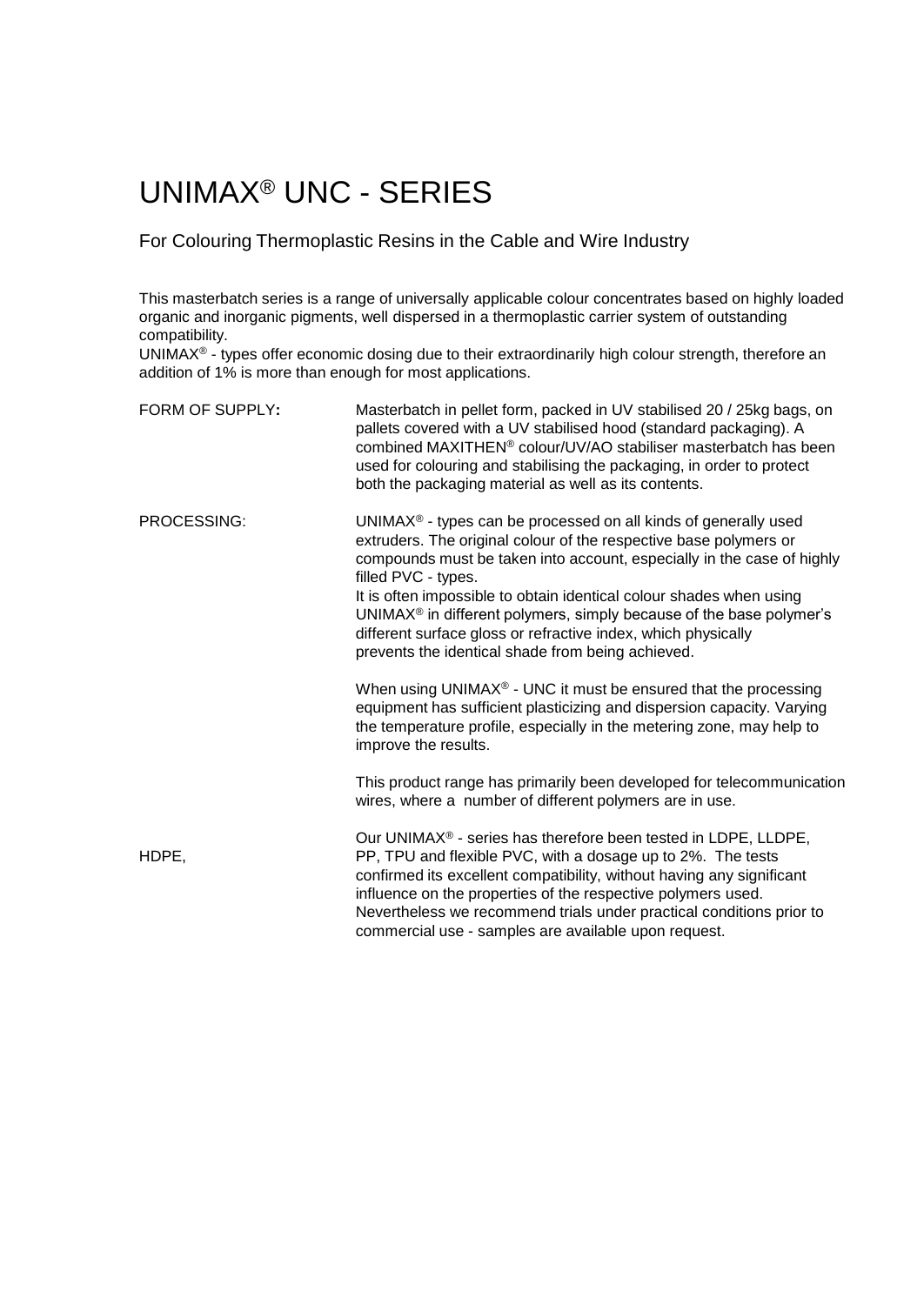### UNIMAX® UNC - SERIES

For Colouring Thermoplastic Resins in the Cable and Wire Industry

| ADVICE:                              | UNIMAX <sup>®</sup> UNC types should not be stored at temperatures above<br>50°C, as this may cause the pellets to stick together.                                                                                                                                                                                                                                                                                                                                                                                                                                                            |
|--------------------------------------|-----------------------------------------------------------------------------------------------------------------------------------------------------------------------------------------------------------------------------------------------------------------------------------------------------------------------------------------------------------------------------------------------------------------------------------------------------------------------------------------------------------------------------------------------------------------------------------------------|
| <b>THERMAL</b><br>STABILITY:         | Thermal stability was tested in HDPE with a 2% dosage, processed<br>via injection moulding and with a dwell time of 5 minutes. During the<br>test the mass temperature was increased from 200 to 300°C in steps<br>of 10°C. Our table shows the temperature at which the colour<br>change did not exceed Delta E $ab^* = 3$ according to DIN 6174.                                                                                                                                                                                                                                            |
| LIGHTFASTNESS:                       | Light fastness was tested on injection moulded chips with a 2%<br>addition, and the evaluation was according to DIN 54003, where the<br>value 8 denotes the best, and the value 1 the worst light fastness<br>according to the wool scale. The values shown in our tables are related<br>to the test conditions mentioned; therefore we recommend separate<br>tests for any critical applications due to the possible influences of<br>different processing conditions, pigment concentrations, temperature<br>and residence time conditions, as well as specific polymer types and so<br>on. |
| STORAGE:<br>CONDITIONS:<br>sunlight. | A storage time of 12 months should not be exceeded. The product<br>should be stored in a cool, dry location and be protected from<br>Once opened, bags should be kept tightly closed in order to prevent<br>the absorption of moisture from the air. If necessary, goods should be<br>dried before use.                                                                                                                                                                                                                                                                                       |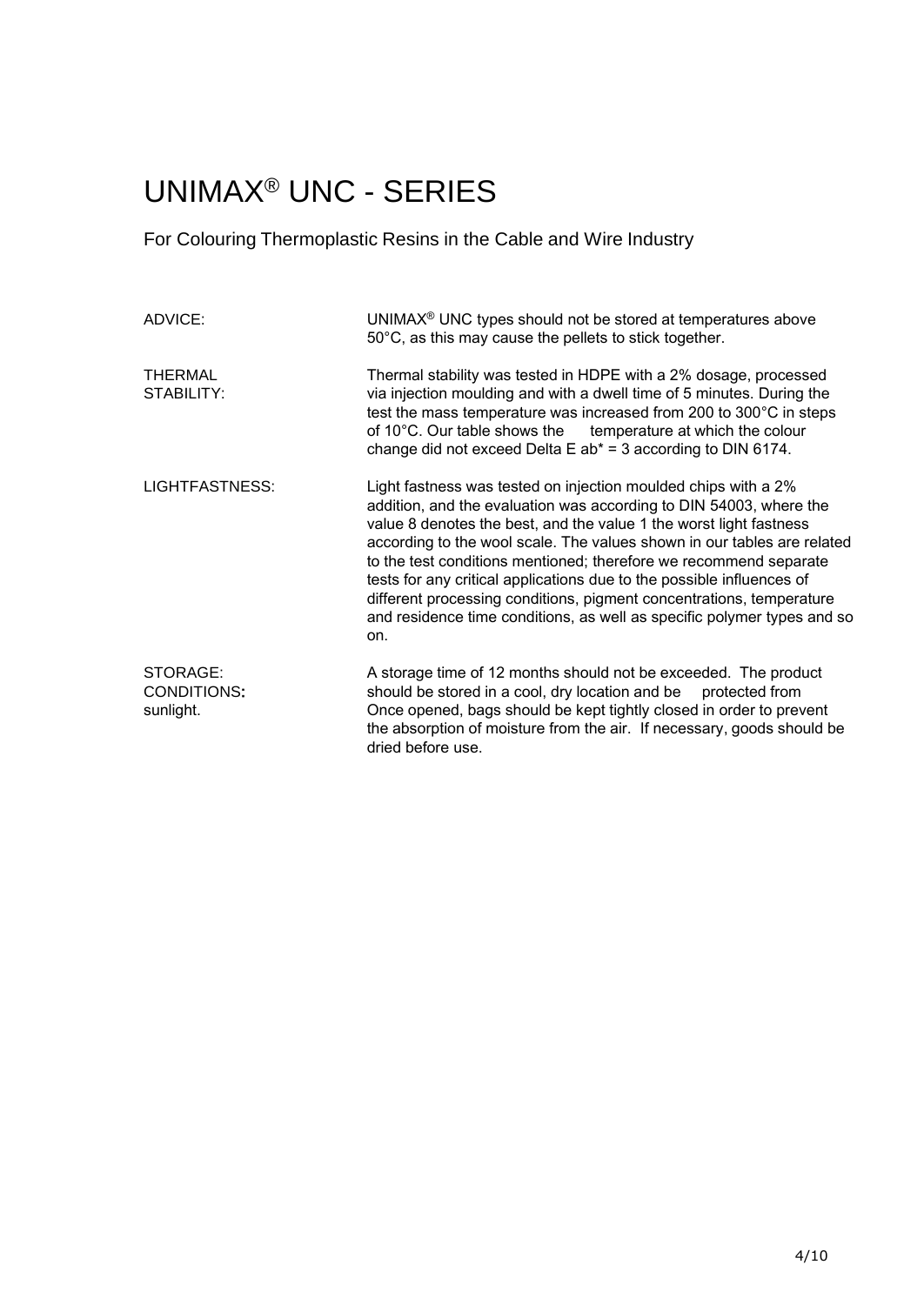### UNIMAX® UNC - SERIES

For Colouring Thermoplastic Resins in the Cable and Wire Industry

COLOUR SHADES: According to RAL, BS or Munsell. Further shades and special matches are offered upon request.

| <b>UNIMAX®</b>     | <b>COLOUR</b> | RAL-<br><b>CODE</b> | <b>REMARK</b> | Dos.<br>[%]  | PE <sub>T</sub><br>[°C] | PE Li          | <b>PVC</b><br>Li |
|--------------------|---------------|---------------------|---------------|--------------|-------------------------|----------------|------------------|
| <b>UNC 1072</b>    | White         | 9010                |               | $\mathbf{1}$ | 300                     | 8              | 8                |
| <b>UNC 2112/60</b> | Yellow        | 1021                | 1)            | 1            | 240                     | $\overline{7}$ | $\overline{7}$   |
| <b>UNC 210452</b>  | Yellow        | 1021                |               | $\mathbf{1}$ | 250                     | $\overline{7}$ | $\overline{7}$   |
| UNC 33052/51       | Orange        | 2003                | 1)            | 1            | 240                     | $\overline{7}$ | $\overline{7}$   |
| <b>UNC 33062</b>   | Orange        | 2003                |               | $\mathbf{1}$ | 280                     | 6              | 6                |
| <b>UNC 412492</b>  | Pink          | 3015                |               | $\mathbf{1}$ | 240                     | 5              | 5                |
| UNC 410872/51      | Red           | 3000                | 1)            | 1            | 240                     | 5              | 5                |
| <b>UNC 410882</b>  | Red           | 3000                |               | $\mathbf{1}$ | 240                     | 5              | 5                |
| <b>UNC 513842</b>  | Violet        | 4005                |               | $\mathbf{1}$ | 240                     | 6              | 6                |
| <b>UNC 511602</b>  | <b>Blue</b>   | 5015                |               | $\mathbf{1}$ | 280                     | 8              | 8                |
| <b>UNC 610692</b>  | Green         | 6018                | 1)            | $\mathbf{1}$ | 240                     | $\overline{7}$ | $\overline{7}$   |
| <b>UNC 611402</b>  | Green         | 6018                |               | $\mathbf{1}$ | 250                     | $\overline{7}$ | $\overline{7}$   |
| <b>UNC 616752</b>  | Turquoise     | 6027                |               | 1            | 300                     | 8              | 8                |
| UNC 811072/11      | <b>Brown</b>  | 8003                | 1)            | 1            | 240                     | $\overline{7}$ | $\overline{7}$   |
| <b>UNC 811092</b>  | <b>Brown</b>  | 8003                |               | $\mathbf{1}$ | 280                     | 8              | 8                |
| <b>UNC 94292</b>   | Grey          | 7035                |               | 1            | 300                     | 8              | 8                |
| <b>UNC 96652</b>   | Grey          | 7000                |               | $\mathbf{1}$ | 300                     | 8              | 8                |
| <b>UNC 94602</b>   | Grey          | 7032                |               | 1            | 280                     | 8              | 8                |
| <b>UNC 99612</b>   | <b>Black</b>  | 9005                |               | $\mathbf{1}$ | 300                     | 8              | 8                |

1) containing lead pigment

 $Dos.[\%]$  = dosage rate<br>  $T[^{\circ}C]$  = heat stability

= heat stability  $[°C / 5$  min. dwell time]

 $Li$  = light fastness (blue scale -  $8/8$  = best result)

All information in this UNIMAX® data sheet has been obtained from laboratory tests under ideal and closely controlled conditions. The information should act as a guide only and should not be construed as guaranteeing specific properties or suitability for a particular application. Therefore, trials by customers using their polymers and their conditions are highly recommended.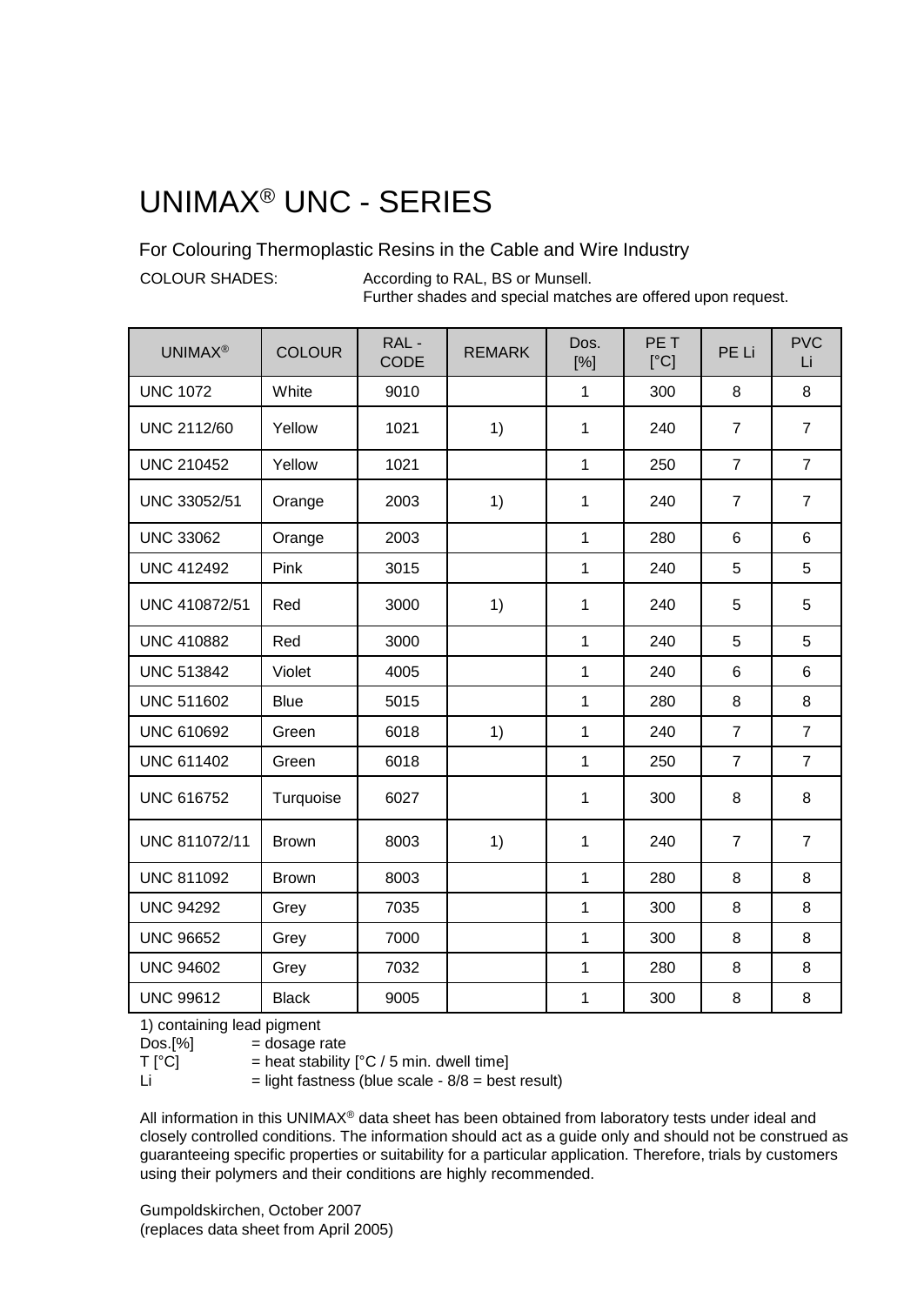### MAXITHEN® HPC Cable Range

### For Colouring Polyolefins in the Cable and Wire Industry

This masterbatch series is a range of colour concentrates based on highly loaded organic and inorganic pigments, well dispersed in a polyethylene carrier polymer. MAXITHEN® HPC-types offer economic dosing due to their extraordinarily high colour strength, therefore an addition of 1% is more than enough for most applications.

| FORM OF SUPPLY:            | Masterbatch in pellet form, packed in UV stabilised 20/25kg PE bags,<br>on pallets covered with a UV stabilised hood (standard packaging). A<br>combined MAXITHEN <sup>®</sup> colour/UV/AO stabiliser masterbatch has been<br>used for colouring and stabilising the packaging, in order to protect<br>both the packing material as well as its contents.                                                                                                                                                                                                                                                                  |
|----------------------------|-----------------------------------------------------------------------------------------------------------------------------------------------------------------------------------------------------------------------------------------------------------------------------------------------------------------------------------------------------------------------------------------------------------------------------------------------------------------------------------------------------------------------------------------------------------------------------------------------------------------------------|
| PROCESSING:                | MAXITHEN <sup>®</sup> types can be processed on all kinds of generally used<br>extruders. The influence of the initial colour/whitening effect of highly<br>filled polyethylene (e.g. aluminium-trihydrate filled) must be taken into<br>account when determining the dosage rate of the colour masterbatch.<br>Provided suitable polyethylene grades are used, MAXITHEN® types are<br>designed to achieve a smooth surface and a constant wall thickness of<br>insulation even when processed on high speed cable machinery.                                                                                               |
| <b>THERMAL STABILITY:</b>  | Tests were carried out in HDPE with a 2 % addition of each<br>masterbatch type, processed via injection moulding and with a dwell<br>time of 5 minutes. During the test the mass temperature was increased<br>from 200 to 300°C in steps of 10°C. The table shows the temperature<br>at which the colour change did not exceed delta $E$ ab*= 3 according to<br>DIN 6174.                                                                                                                                                                                                                                                   |
| <b>LIGHT FASTNESS:</b>     | Tests were carried out in injection moulded chips with a 2% addition of<br>each masterbatch type. The evaluation is in accordance with DIN EN<br>ISO 105-B01, where the value 8 denotes the best and the value 1 the<br>worst light fastness according to the wool scale.<br>The values shown in our tables are related to the test conditions<br>mentioned. Therefore we recommend separate tests for any critical<br>applications due to the possible influences of different processing<br>conditions, pigment concentrations, temperature and residence time<br>conditions as well as specific polymer types and so on. |
| <b>STORAGE CONDITIONS:</b> | We recommend dry storage at temperatures not exceeding 50°C.<br>Under ideal conditions the products will hold for at least one year,<br>however we do not recommend storing for more than 12 months. Our<br>products should be protected against direct sunlight.                                                                                                                                                                                                                                                                                                                                                           |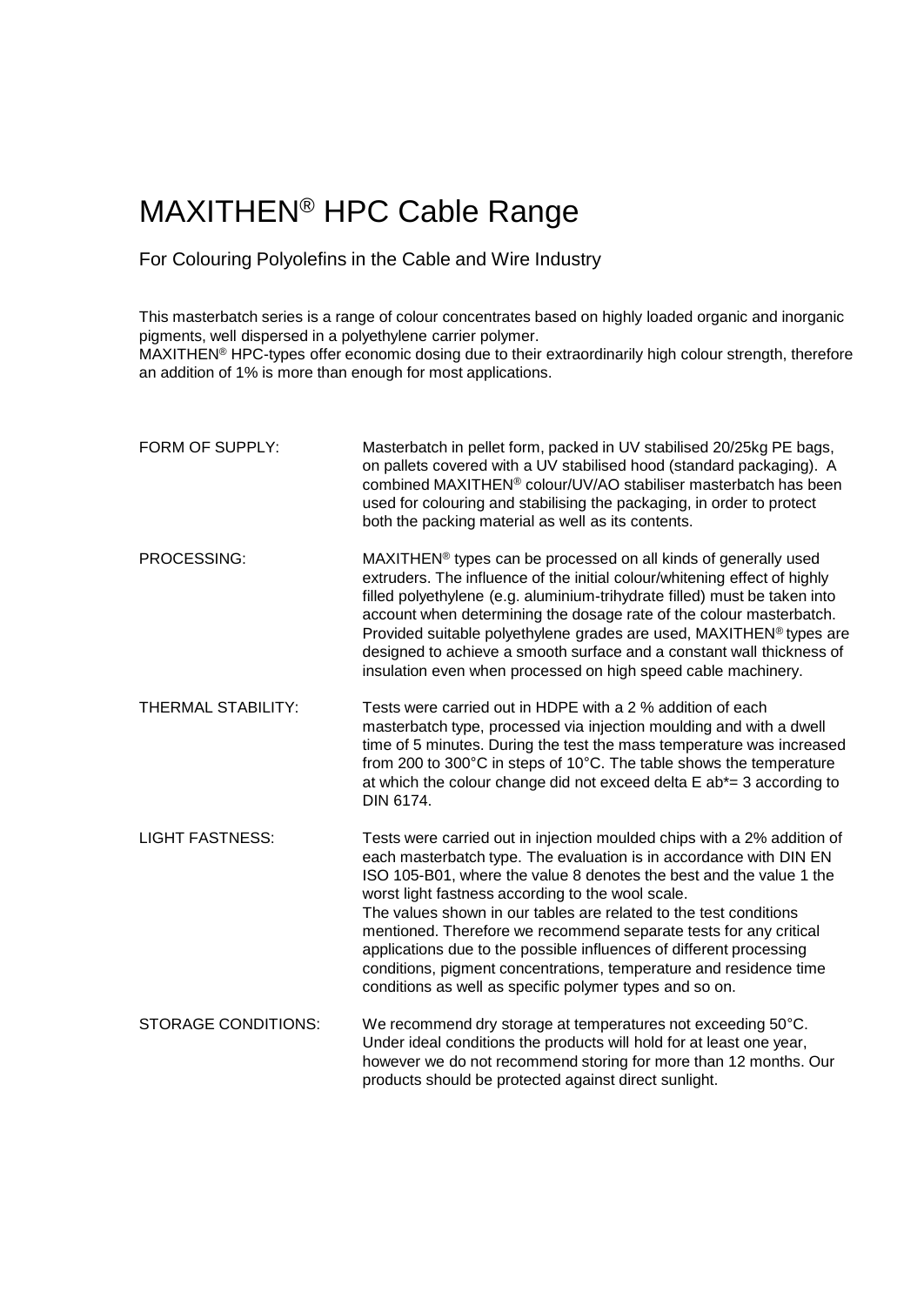# MAXITHEN® HPC Cable Range

For Colouring Polyolefins in the Cable and Wire Industry

COLOUR SHADES: According to RAL in accordance with DIN IEC 60304, BS or Munsell. Further shades and special matches offered on request.

| <b>MAXITHEN<sup>®</sup></b> | <b>COLOUR</b> | RAL-<br><b>CODE</b> | <b>REMARK</b> | Dos. [%]     | $T[^{\circ}C]$ | Li             |
|-----------------------------|---------------|---------------------|---------------|--------------|----------------|----------------|
| <b>HPC 1072</b>             | White         | 9010                |               | $\mathbf{1}$ | 300            | 8              |
| HPC 214292                  | Yellow        | 1021                | 1)            | $\mathbf{1}$ | 260            | $7 - 8$        |
| HPC 214762                  | Yellow        | 1021                |               | 1            | 260            | 6              |
| <b>HPC 34882</b>            | Orange        | 2003                | 1)            | 1            | 260            | $7 - 8$        |
| <b>HPC 35372</b>            | Orange        | 2003                |               | 1            | 270            | 6              |
| HPC 416702                  | Pink          | 3015                |               | 1            | 280            | $\overline{7}$ |
| HPC 416712                  | Red           | 3000                | 1)            | 1            | 240            | $\overline{7}$ |
| HPC 418022                  | Red           | 3000                |               | 1            | 250            | 8              |
| HPC 518362                  | Violet        | 4005                |               | 1            | 280            | 8              |
| HPC 518372                  | <b>Blue</b>   | 5015                |               | 1            | 300            | 8              |
| HPC 618012                  | Turquoise     | 6027                |               | 1            | 300            | 8              |
| HPC 618022                  | Green         | 6018                | 1)            | 1            | 260            | $7 - 8$        |
| HPC 619482                  | Green         | 6018                |               | 1            | 250            | $\overline{7}$ |
| HPC 813862                  | <b>Brown</b>  | 8003                | 1)            | 1            | 260            | $7 - 8$        |
| HPC 814452                  | <b>Brown</b>  | 8003                |               | $\mathbf{1}$ | 280            | 6              |
| HPC 97312                   | Grey          | 7000                |               | 1            | 300            | 8              |
| HPC 917712                  | Grey          | 7032                |               | 1            | 260            | $6 - 7$        |
| HPC 917722                  | Grey          | 7035                |               | 1            | 300            | $\overline{7}$ |
| HPC 99612/35                | <b>Black</b>  | 9005                |               | 1            | 300            | 8              |

1) containing lead pigment

Dos. [%] = dosage rate

 $T[^{\circ}C]$  = heat stability  $[^{\circ}C/5$  min. dwell time]

Li = light fastness [blue scale -  $8/8$  = best result]

All information in this MAXITHEN® data sheet has been obtained from laboratory tests under ideal and closely controlled conditions. The information should act as a guide only and should not be construed as guaranteeing specific properties or suitability for a particular application. Therefore, trials by customers using their polymers and their conditions are highly recommended.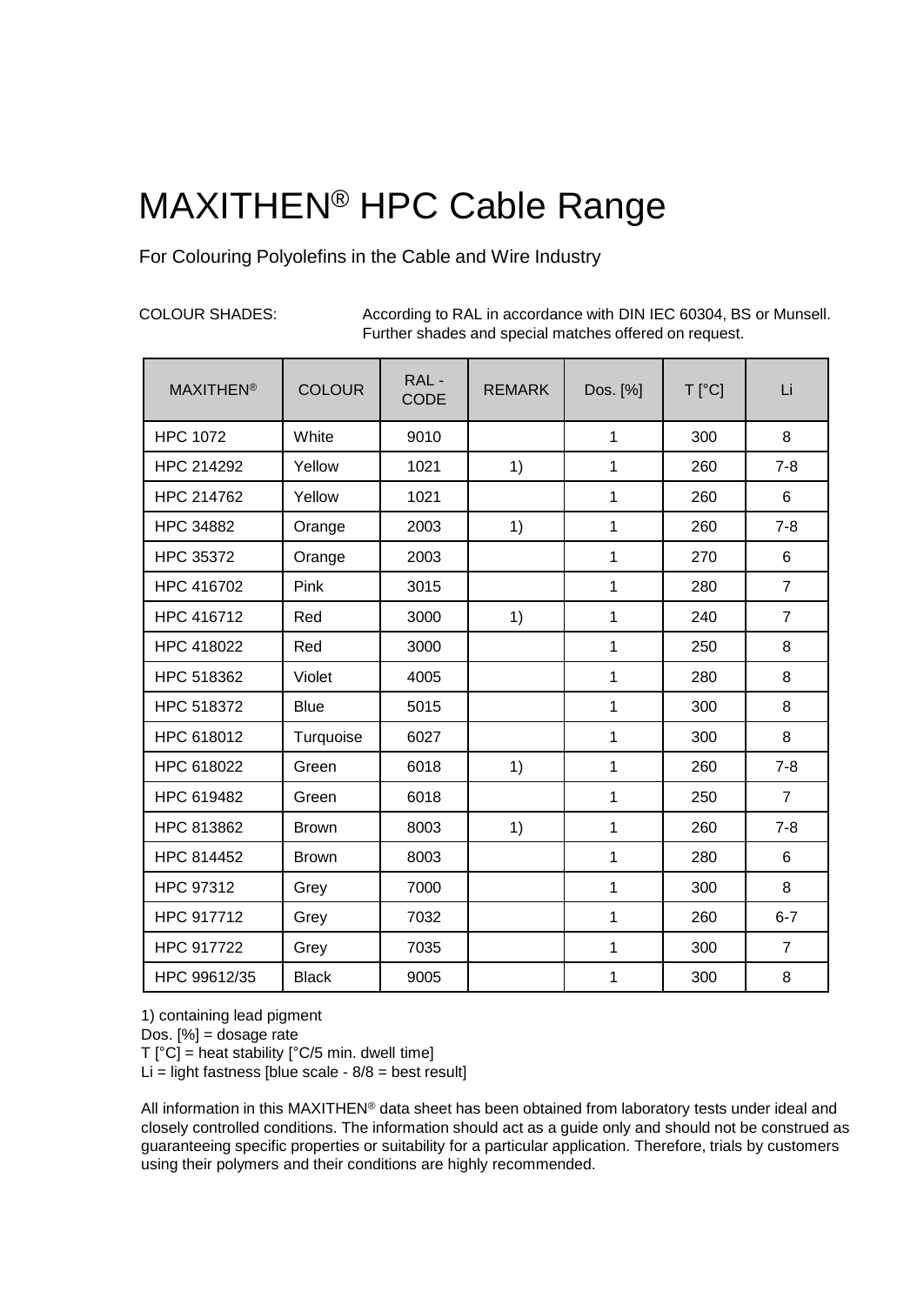### MAXITHEN® HPC Cable Range "High Temperature"

For colouring polyolefins in the cable and wire industry for cable applications requiring high temperature and age resistance products do not contain heavy metals

This masterbatch series is a range of colour concentrates based on highly loaded organic and inorganic pigments, well dispersed in a polyethylene carrier polymer.

MAXITHEN® HPC-types offer economic dosing due to their extraordinarily high colour strength, therefore an addition of 1% is more than enough for most applications.

| FORM OF SUPPLY:            | Masterbatch in pellet form, packed in UV stabilised 20/25kg PE bags,<br>on pallets covered with a UV stabilised hood (standard packaging). A<br>combined MAXITHEN <sup>®</sup> colour/UV/AO stabiliser masterbatch has been<br>used for colouring and stabilising the packaging, in order to protect<br>both the packing material as well as its contents.                                                                                                                                                                                                                                                                  |
|----------------------------|-----------------------------------------------------------------------------------------------------------------------------------------------------------------------------------------------------------------------------------------------------------------------------------------------------------------------------------------------------------------------------------------------------------------------------------------------------------------------------------------------------------------------------------------------------------------------------------------------------------------------------|
| PROCESSING:                | MAXITHEN <sup>®</sup> types can be processed on all kinds of generally used<br>extruders. The influence of the initial colour/whitening effect of highly<br>filled polyethylene (e.g. aluminium-trihydrate filled) must be taken into<br>account when determining the dosage rate of the colour masterbatch.<br>Provided suitable polyethylene grades are used, MAXITHEN® types are<br>designed to achieve a smooth surface and a constant wall thickness of<br>insulation even when processed on high speed cable machinery.                                                                                               |
| THERMAL STABILITY:         | Tests were carried out in HDPE with a 2 % addition of each<br>masterbatch type, processed via injection moulding and with a dwell<br>time of 5 minutes. During the test the mass temperature was increased<br>from 200 to 300°C in steps of 10°C. The table shows the temperature<br>at which the colour change did not exceed delta $E$ ab*= 3 according to<br>DIN 6174.                                                                                                                                                                                                                                                   |
| <b>LIGHT FASTNESS:</b>     | Tests were carried out in injection moulded chips with a 2% addition of<br>each masterbatch type. The evaluation is in accordance with DIN EN<br>ISO 105-B01, where the value 8 denotes the best and the value 1 the<br>worst light fastness according to the wool scale.<br>The values shown in our tables are related to the test conditions<br>mentioned. Therefore we recommend separate tests for any critical<br>applications due to the possible influences of different processing<br>conditions, pigment concentrations, temperature and residence time<br>conditions as well as specific polymer types and so on. |
| <b>STORAGE CONDITIONS:</b> | We recommend dry storage at temperatures not exceeding 50°C.<br>Under ideal conditions the products will hold for at least one year,<br>however we do not recommend storing for more than 12 months. Our<br>products should be protected against direct sunlight.                                                                                                                                                                                                                                                                                                                                                           |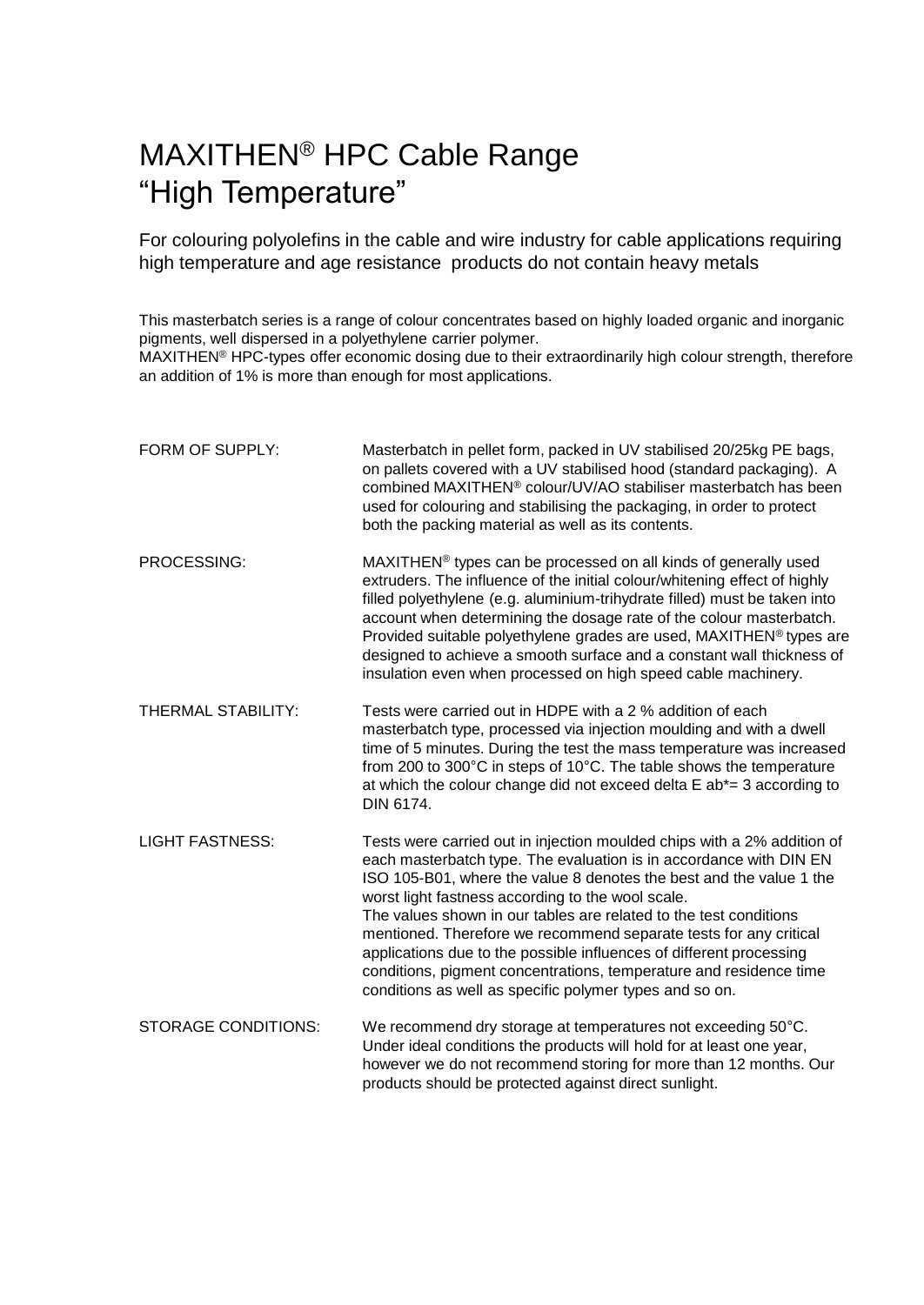### MAXITHEN® HPC Cable Range "High Temperature"

For colouring polyolefins in the cable and wire industry for cable applications requiring high temperature and age resistance products do not contain heavy metals

COLOUR SHADES: According to RAL in accordance with DIN IEC 60304, BS or Munsell. Further shades and special matches offered on request.

| <b>MAXITHEN<sup>®</sup></b> | <b>COLOUR</b> | RAL-<br><b>CODE</b> | Dos. [%]       | $T[^{\circ}C]$ | Li             | HM free   |
|-----------------------------|---------------|---------------------|----------------|----------------|----------------|-----------|
| <b>HPC 1072</b>             | White         | 9010                | 1              | 300            | 8              | $\ddot{}$ |
| HPC 222962                  | Yellow        | 1021                | $\overline{2}$ | 300            | $6 - 7$        | $\ddot{}$ |
| <b>HPC 3A2072</b>           | Orange        | 2003                | $\overline{2}$ | 290            | $7 - 8$        | $\ddot{}$ |
| <b>HPC 4A0552</b>           | Red           | 3000                | 2              | 280            | $\overline{7}$ | $\ddot{}$ |
| <b>HPC 4A1012</b>           | <b>Pink</b>   | 3015                | $\overline{2}$ | 260            | $\overline{7}$ | $\ddot{}$ |
| <b>HPC 4A1002</b>           | Violet        | 4001                | 2              | 260            | $\overline{7}$ | $\ddot{}$ |
| <b>HPC 5M0492</b>           | <b>Blue</b>   | 5015                | 2              | 280            | $7 - 8$        | $\ddot{}$ |
| <b>HPC 6A4952</b>           | Green         | 6018                | 2              | 260            | $\overline{7}$ | $\ddot{}$ |
| <b>HPC 6A6122</b>           | Turquoise     | 6027                | 2              | 300            | 8              | $\ddot{}$ |
| HPC 820832                  | <b>Brown</b>  | 8003                | $\overline{2}$ | 280            | $7 - 8$        | ÷         |
| HPC 917462                  | Grey          | 7001                | 2              | 300            | $7 - 8$        | $\ddot{}$ |
| HPC 917732                  | Grey          | 7032                | 2              | 280            | $7 - 8$        | $\ddot{}$ |
| HPC 917742                  | Grey          | 7035                | $\overline{2}$ | 280            | $7 - 8$        | $\ddot{}$ |
| HPC 99612/35                | <b>Black</b>  | 9005                | $\overline{2}$ | 300            | 8              | $\ddot{}$ |

| Dos. [%] |  | dosage rate |
|----------|--|-------------|
|----------|--|-------------|

 $T[^{\circ}C]$  = heat stability  $[^{\circ}C/5$  min. dwell time]

Li  $=$  light fastness [blue scale -  $8/8$  = best result]

HM free  $=$  free of heavy metal, conforms to EU Directive 2000/53/EC (end-of life vehicles), EU Directive 2002/95/ EC & 2002/96/EC (ROHS, WEEE) and EU Directive 2005/618/EC (toxic heavy metals, PBB, PBDE).

All information in this MAXITHEN® data sheet has been obtained from laboratory tests under ideal and closely controlled conditions. The information should act as a guide only and should not be construed as guaranteeing specific properties or suitability for a particular application. Therefore, trials by customers using their polymers and their conditions are highly recommended.